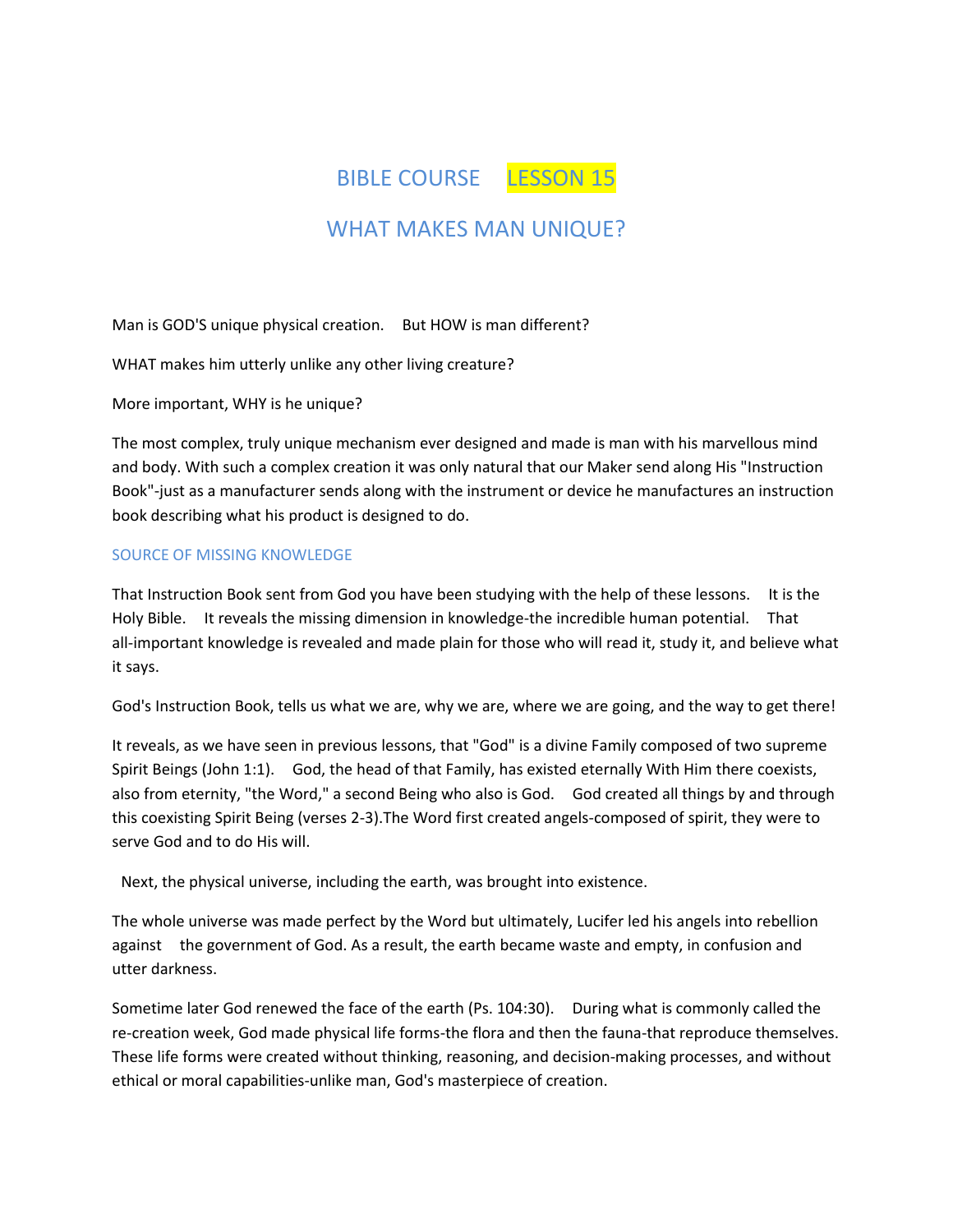That which makes these God-plane attributes possible in man is the fascinating subject of this lesson!

But before you begin this study, be sure to get your Bible so you can turn to each scripture given in answer to the questions. Always read these verses to benefit fully from your study.

#### MAN IS A MORTAL "SOUL'

In the FOUNDATION of knowledge, God's Instruction Book for man, the Creator God reveals much knowledge totally beyond man's ability to discover for himself-including the knowledge and understanding of what man is, why he was made that way, as well as what he is to become. God created the first man. And He tells us how He made him so there would be no doubt as to what we really are.

1.Out of what did God form man? Gen. 2:7.Was it the whole man-"thou"-that was composed of dust? Gen. 3:19.

Comment: Adam was made from and therefore composed of earth-the dust of the ground!

2.After God had formed the man-made all the cells in his body-what did He do to give him physical life? Gen. 2:7.

Comment: God blew into the man's lungs through the nostrils air-"the breath of life"-containing oxygen and the man began to live! Notice that the verse does not say God breathed an immortal soul into the man.

3.Does the "breath of life" also pass through the nostrils of animals? Gen. 7:21-22. Is it therefore the breath of life that is cut off when a human being or an animal dies? Verse 23.

Comment: The source of physical life in man and all animals is the same. Not once does the "breath of life" even remotely refer to an "immortal soul" or life apart from the physical body. Otherwise animals, birds and even insects-gnats, fleas, mosquitoes-have immortal souls, for they all have the same "breath of life"!

4.After God breathed the breath of life into Adam's nostrils, what did he become? Gen. 2:7, last part.

Comment: Man does not have a soul - man IS a "soul"! the Hebrew word for "soul" is nephesh.

Bagster's Analytical Hebrew and Chaldee Lexicon defines it as "anything that breathes, an animal." It can also refer to a "person," or even "one dead, a dead body." In Genesis 1:21, 24; 2:19; 9:10, 12, 15, 16 and Leviticus 1 1:46, nephesh is translated "creature" when referring to animals. And nephesh is translated as "dead body" or "the dead" in Leviticus 19:28; 21-1; 22-4; Numbers 5:2; 6:11 and 9:6, 7, 10. So man is a creature. Man is a SOUL. Animals are creatures or souls, too! The "soul" is merely physical life that is subject to death and decay.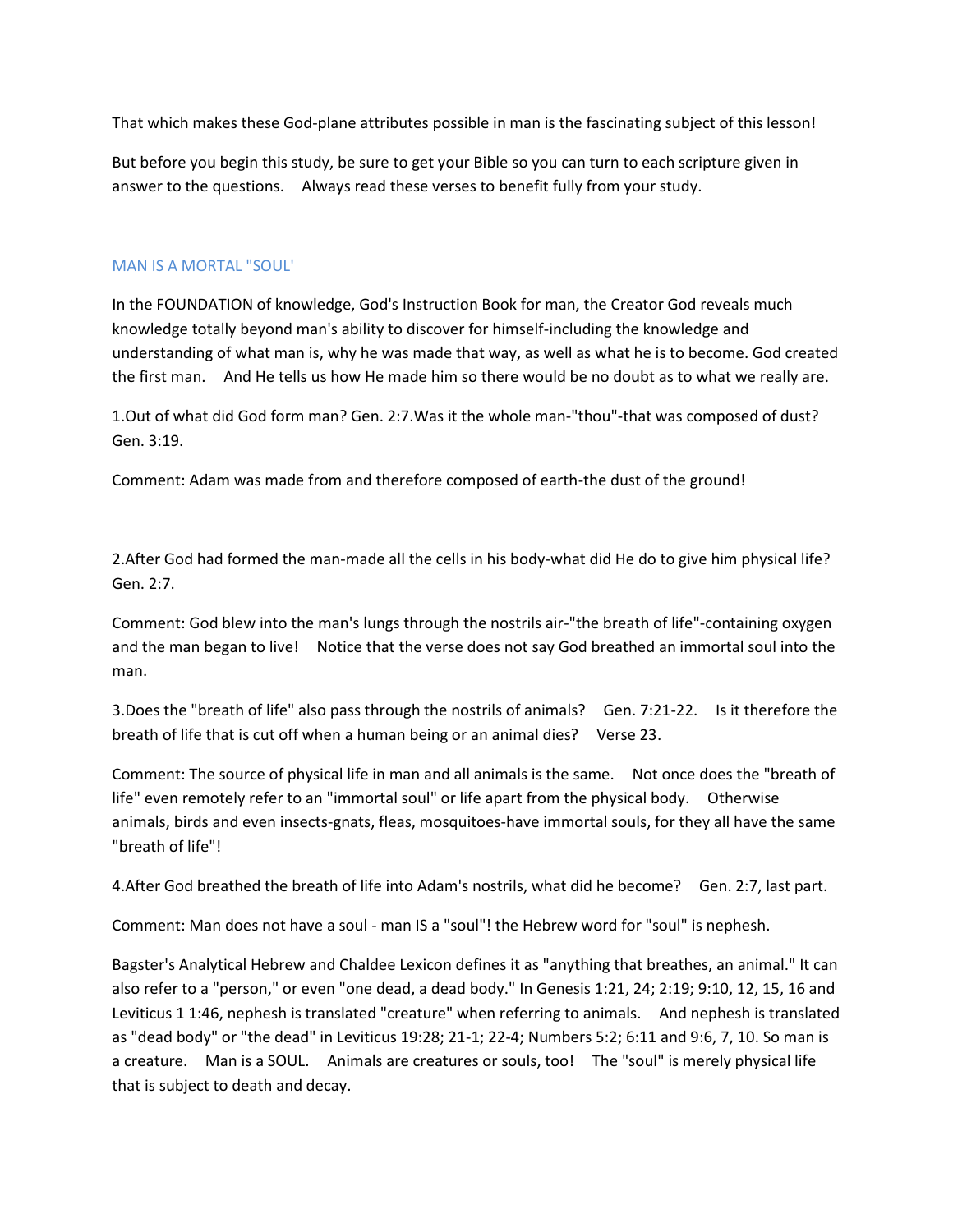The soul of man clearly is material, not spiritual. It is not immortal!

5. Is man plainly said to be "mortal"? Job 4:17. And are we emphatically told that "souls" can die? Ezek. 18:4, 20.

Comment: Since man is a soul, and the soul is mortal, then man is mortal, subject to death. That is why the Scriptures call human beings "mortal man ' "

6.Was Adam subject to the penalty of death if he sinned? Gen. 2:17, last part. What would he become after death? Gen. 3:19. Was it the body only that would die, or was it the whole man-"thou"-that would die? Same verse.

7.What one thing befalls both man and beast? Eccl. 3:19. Is this because air ceased to enter their lungs? Same verse.

8.Do all men and animals alike go to the same place at death? Verse 20.

Comment: When an animal dies, it is dead. When man dies, he is completely dead, too. Both go to the grave. And all men and animals become dust once again.

9.Now what does Ecclesiastes 3:21 ask?

Comment: The Hebrew word ruach, translated "spirit" in this verse, also means air, wind, breath. It is translated 27 times as "breath" in the King James Version. Three examples are Genesis 6:17; 7:15 and Lamentations 4:20. It is also translated 83 times as "wind." Thus we can see that ruach has a very broad meaning, and may be applied to a wide variety of things whose common denominator is invisibility. It can mean "attitude" as well as "spirit," and with the word "holy," it means the Holy Spirit of God. Solomon asks, therefore, since the same event-death-occurs to both man and beast, "Who knows whether a man's roach goes up or whether a beast's goes downward?" Although the same death befalls both, the Bible reveals there is a vast difference between man and beast, as we will shortly see-and that difference does not have to do with any "immortal soul."

10. When a person dies-becomes lifeless-does he still have a conscious existence apart from the body because of an "immortal soul" that existed within him? Eccl. 9:5; Ps. 146:4.

11.Are the dead able to praise God? Ps. 115:17. Is there any remembrance of God in death? Ps. 6:5.

12. Is the "soul" something which can be destroyed? Matt. 10:28. Then didn't Jesus plainly show that the soul of man is not immortal? Let's understand exactly what Jesus was talking about.

Comment: There are those who use this text to support the common belief of the immortality of the soul. Yet this verse plainly says the soul is something that can be destroyed! Thus, whatever this "soul" is, it could NOT be immortal!

The New Testament Greek word here translated "soul" is psuche. The Greek psuche simply means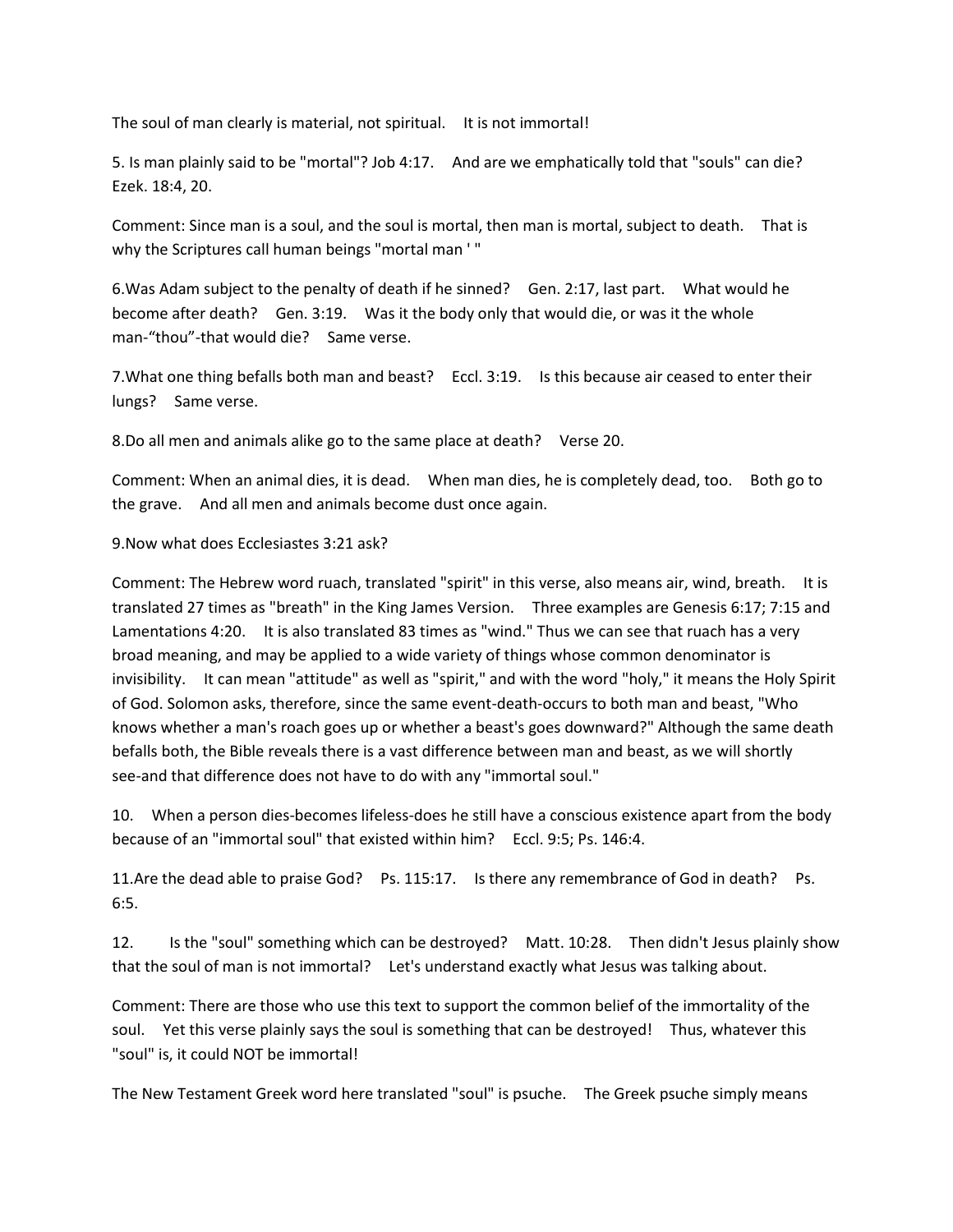"life", "existence," just as does the Old Testament Hebrew word nephesh. In Matthew 10:28, the word soul refers to life that man cannot permanently destroy-but which God can. What kind of life could this be? Obviously life which God RESTORES by a resurrection! Man cannot permanently destroy a life that God renews by a resurrection. Although men may kill their physical bodies, said Jesus, true Christians know that men cannot take from them eternal life, which God

has promised to give them at the resurrection. But GOD can permanently destroy all possibility of eternal life. How? By casting a physically resurrected person into the "lake of fire" to be utterly consumed-never to be resurrected again. This is the ultimate penalty of sin (Rom. 6:23)-eternal death! The book of Luke makes the meaning plainer: "But I will forewarn you whom ye shall fear: Fear him, which AFTER he hath killed has power to cast into hell..." (Luke 12:5). God not only has the power to take our present physical life, but also has the power to resurrect us and if we have proven to be disobedient and incorrigible-to cast us into the lake of fire, from which there will be NO future resurrection! (Rev. 20:14- 15; 21:8.)

This possibility of eternal destruction is a key reason why God made humankind mortal!

# WHY CREATED MORTAL?

1.Did the Word volunteer, in advance, to divest Himself temporarily of the supreme power and glory He had possessed from eternity, to be begotten by God, and be born of human flesh for the purpose of death to pay the penalty for the sins of mortal man? John 1:1, 14; 17:5; Heb. 2:9; Phil. 2:5-8; Rom. 5:6-9; 1 Pet.1:19-21; Rev. 13:8.

Comment: Since God delegated the actual creation of man to the Word (John 1:3), the Word, when physically born as a human being for the purpose of death, would, in that death, be giving a life of greater value than the sum total of all human lives. And, being Divine as well as human-being God as well as man, He, the person of Christ, avoided sinning through the power of the Holy Spirit, which He possessed without measure (John 3:34). Then He, who never sinned, although tempted in all points just like the rest of humanity (Heb. 4:15), in death could pay in our stead the penalty we have incurred, which is eternal death (Rom. 6:23).

Since God the Father has the power of life and death, He resurrected Jesus from death to immortal lifethus making a resurrection to immortal, spirit-composed life also possible for mankind (Rom. 5:1 0).

2. Does God therefore command all men to repent? Mark 1:14-15; Acts 17:30; 2:38. What are we in reality choosing when we repent? Deut. 30:19-20.

Comment: Repentance is turning away from the way of Satan to the way of God. It is accepting God's rule over our lives through His Law of love. It is accepting Jesus Christ as Saviour and soon-coming King-the "second Adam" who did qualify (whereas the first Adam failed) to re-establish the government of God on the earth by overcoming Satan. Those who are to reign with Christ must also qualify during this mortal life by turning from and rejecting Satan's way, overcoming that way day by day, and actually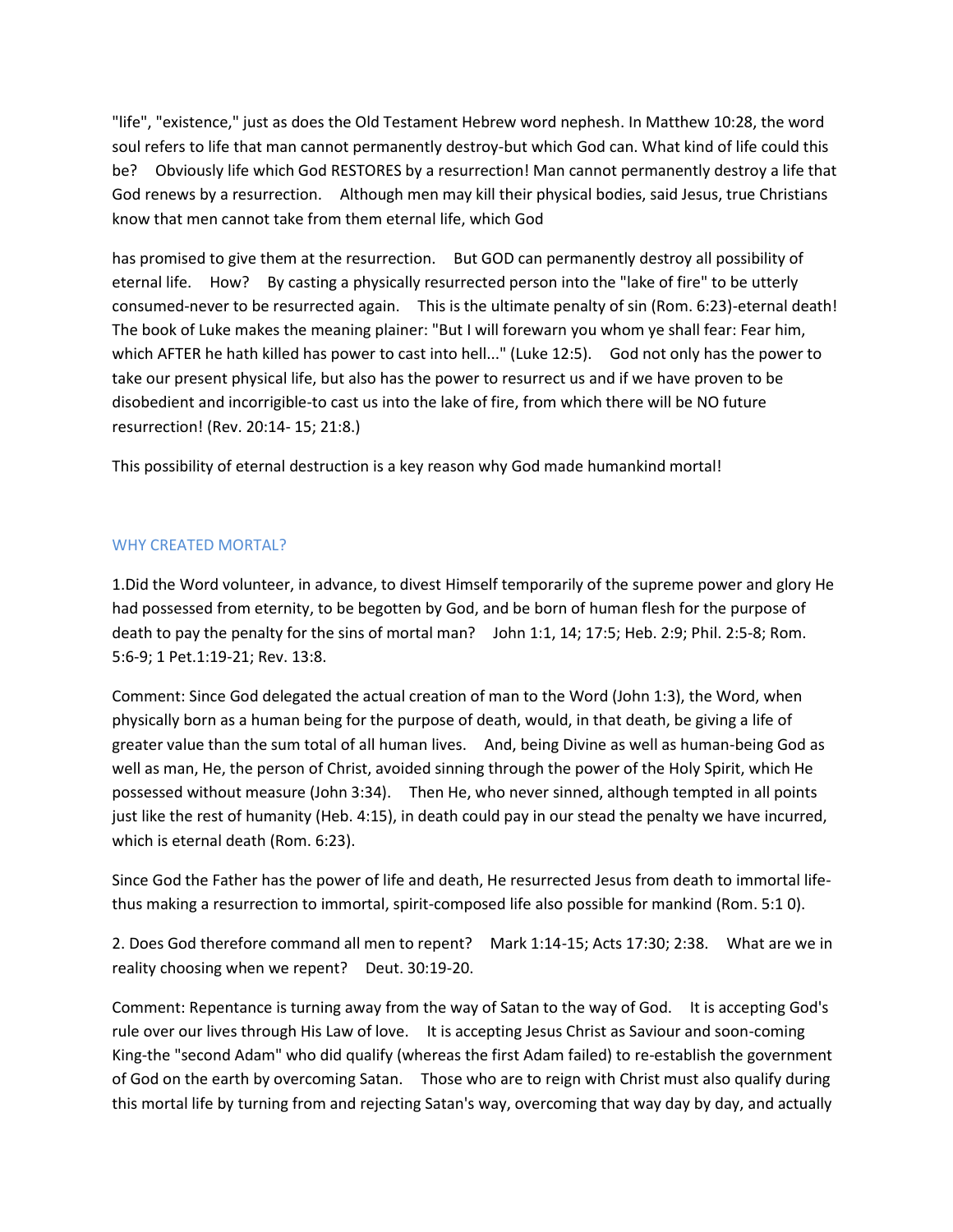living by God's Law of love.

3. Will those who choose life-who repent of sin and obey God-be born of immortal spirit at the first resurrection? I Corinthians. 15:42-54; John 3:3-8.

4. But what about those who refuse to repent and who reject Christ's sacrifice in payment for their sins-those who refuse to turn from Satan's way and refuse to come under the government of God in their lives-what will ultimately happen to them? Rom. 6:23; Rev. 20:14-15; Mal. 4:1-3.

Comment: God wants every human being who has ever lived to have the opportunity to repent and live forever (2 Pet. 3:9; 1 Tim. 2:3-4). But God will not force anyone to choose life. Those who refuse to follow God's way to eternal life will die the "second death'-the fate of all un-repentant sinners. They will cease to exist forever. They will be as if they had never been! We can now see that God chose to make man first out of physical matter instead of spirit for an important

reason. That man does have the opportunity to become one of the God family. Some have taught that the devil and his demons cannot die but this is simply not true! They have broken the spiritual law of God and will suffer death! Romans 6:23 tells us that the wages of sin is death! And devil and his demons have sinned!

When called by God and made to realize that he has sinned-man can REPENT-turn from his sin to God's way. And once his course is changed, with God's help he can pursue a life of obedience to God. He can grow in spiritual knowledge and develop the character of God-overcome wrong habits, weaknesses and faults. (More about this later.) And this is all done through the free will and choice of each human mind.

And that brings us to the crux of this lesson!

Only man, of all God's physical creatures, has the seemingly miraculous ability to think, reason, plan, design, and come to conclusions based on acquired knowledge. Animals cannot comprehend the concepts of good and evil. They don't repent.

Have you ever wondered why? Have you ever thought about the vast difference between animal brain and human mind, and what could possibly account for it?

# ANIMAL BRAIN vs. HUMAN MIND

There is a great un-crossable GULF between animal brain and human mind. The evolutionary theory assumes that humans are animals. But one thing evolution can never explain is the total difference between animal brain equipped with instinct, and the human mind with creative reasoning powers of intellect and devoid of instinct in the strict sense that animals possess it. Some animals have physical brains as large or larger than man's brain, and with similar cerebral cortex

complexity-but none has the powers of intellect, logic, self-consciousness and creativity. The physical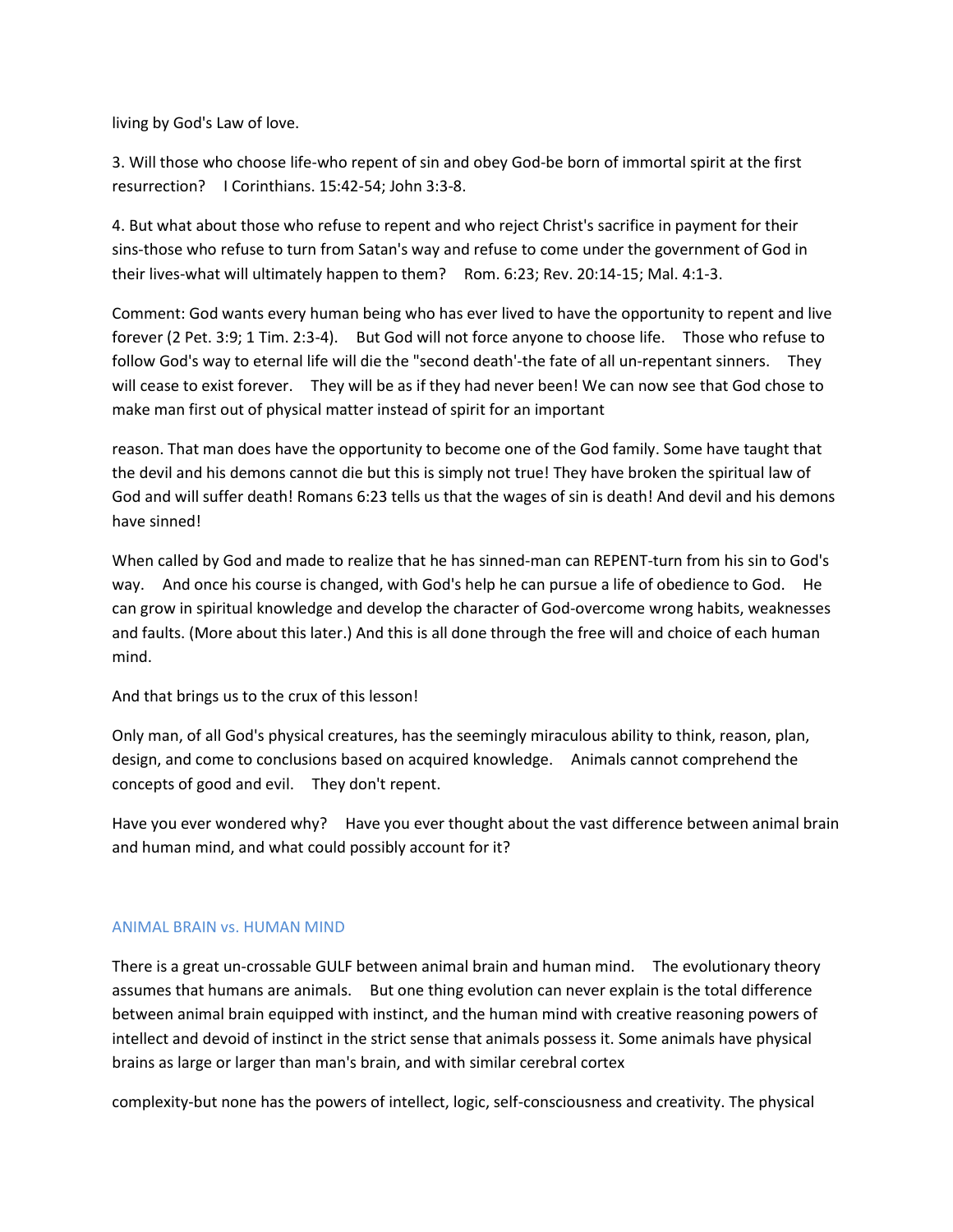brain of a dolphin, whale or elephant is larger than the human brain, while a chimp's is slightly smaller. Qualitatively the difference between them and the human brain is very little-not enough to remotely account for the vastly superior intelligence and output of the human brain. The gap between animal brain and human mind is incredibly vast!

1. Were animals created in God's image-or was each created after its own kind? Gen. 1:21, 24-25. Who was created in the "image" and "likeness" of God? Gen. 1:26-27. Was man to rule all other creatures? Verse 26.

Comment: These verses reveal God's great plan-His ultimate purpose for mankind. When God moulded Adam out of the dust of the ground, he was made in the "likeness"-the outward form and shape-of GOD Himself! God didn't make any of the other creatures to be a clay replica of Himself. This unique form and shape was given to man alone. Each animal was created with a brain suited for its particular animal kind. But animals do not have the potential of MIND and CHARACTER, which God gave only to man. No animal was ever given the gift of mind power-the ability to think, to reason, to make choices and decisions-as was man! It is this very SPECIAL ATTRIBUTE OF MIND AND CHARACTER that separates men from animals! Animals possess what we call instinct. Their brains are "programmed," so to speak, by God with particular instinctive aptitudes to live and perform in a certain way. They follow instinctive habit patterns in their feeding, nesting, migration and reproduction. Thus beavers build dams, birds build nests. These aptitudes are inherited-they are not the result of logical, cognitive or thinking processes.

For example, millions of birds flock south each year as winter approaches in the Northern Hemisphere. They don't stop to "reason" why, they don't ask themselves whether they should, they don't "plan ahead" on itinerary for the trip. At a given internal signal-like the preset alarm of a clock-they leave their summer feeding grounds in the north and travel hundreds, sometimes thousands of miles south. Scientists don't fully understand how or why-they merely observe the operation of this amazing animal instinct. Each species or kind of bird builds a different type of nest and feeds on specific kinds of foods. Many migrate at different times to various destinations. But none of these actions is planned in advance by the birds. They merely have the capability and proclivity to do that which Almighty God built into the instinct of each at creation. But man's mind is vastly different from animal instinct. Man is able to devise various ways to do any one thing or to achieve a predetermined goal. Man can acquire knowledge and reason from it. He can draw conclusions, make decisions, will to act according to a thought- out plan. Man can design and build different types of houses, using different designs and different building materials. Men also eat different foods, prepared in many different ways. Men may live entirely different lifestyles from one another. And if a man wants to change his way of life-he can! Man is not subject to instinct as animals are. He is not governed by a set of predetermined habit patterns. Man can choose-he has free moral agency. He can devise codes of conduct and exercise self-discipline. Man can originate ideas and evaluate knowledge because he has a M I N D which is patterned after God's own mind! Man can devise, plan, and bring his plans to fruition because he has been given some of the very creative powers of God! Man alone can wonder, "Why was I born? What is life? What is death? Is there a purpose in human existence?" Man, unlike the animals, not only knows how to do certain things, but he also KNOWS that he knows-that is, he is aware that he has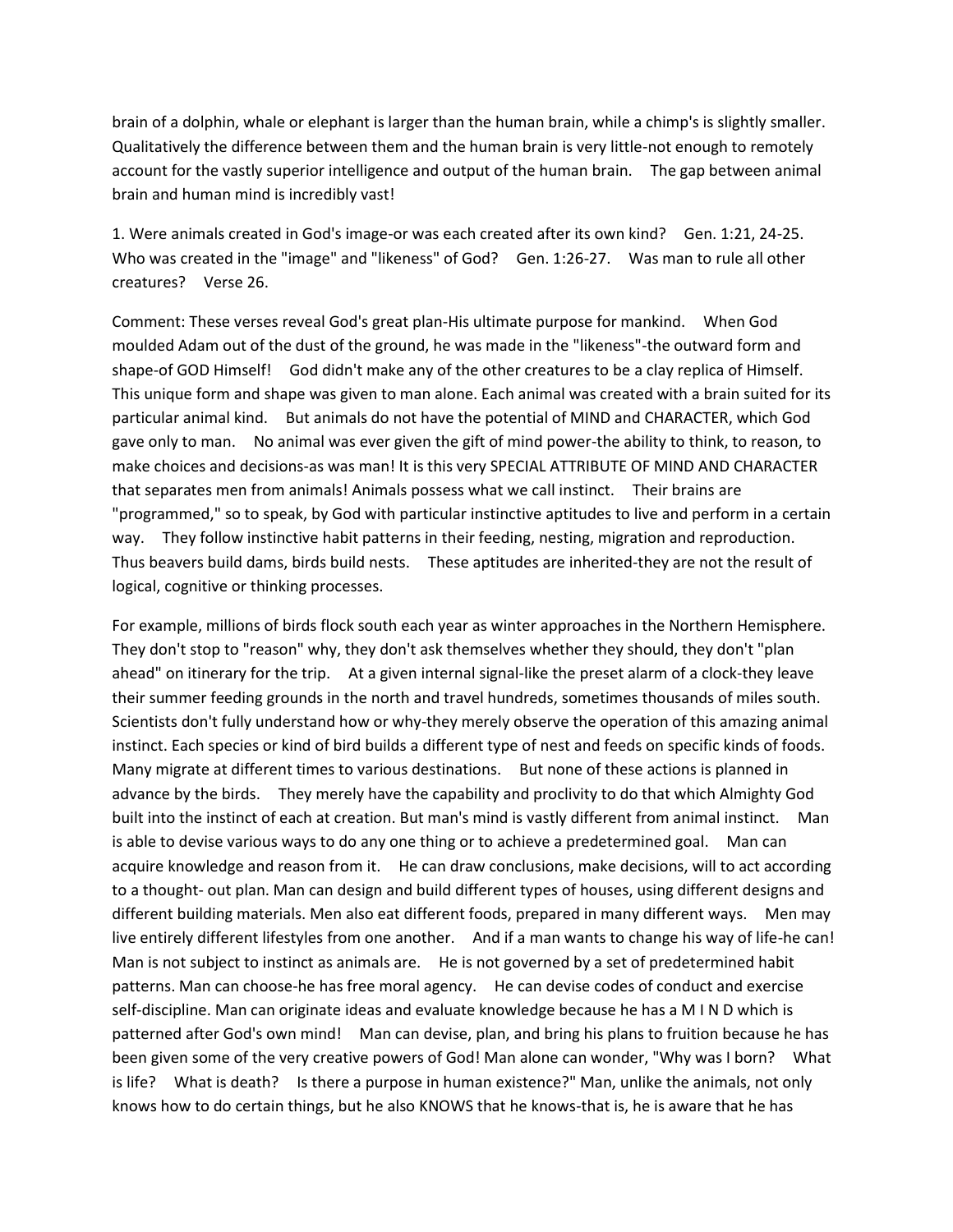"knowledge." He is conscious of the fact. He is self-conscious, aware of his own existence as a unique being. These attributes of mind and character make man God's UNIQUE physical creation. God has shared some of His own qualities with man.

And God expects man to develop and become conformed to the spiritual "image" of God's perfect mind and holy character (Matt. 5:48)-just as man now is formed in the physical "image" of God.

# "HUMAN" SPIRIT MAKES THE DIFFERENCE!

Man was created to have a very special relationship with God that is utterly nonexistent with animals. Man was made in the similitude of the GOD kind. He was made in God's image so that he might one day be born into God's divine Family!

God's purpose in making mortal man after His own likeness demanded mind power in man patterned after God's own mind. That is why the most remarkable thing about man is his mind. What is it then that separates humankind from the animal kingdom? What gives man this God-plane power of intellect?

It all boils down to a non-physical component in the human brain that does not exist in animal brain. It is this non-physical component that makes man so vastly different from animals. It is what makes man truly UNIQUE!

1.Since man does not have an immortal soul within him which enables him to live on apart from his body after death (remember man is a mortal soul), does the Bible nevertheless speak of a "spirit IN man"? Job 32:8, 18; Zech. 12:l; 1 Corinthians. 2:11.

Comment: Many passages of Scripture show that there is a "spirit" IN man! This spirit is not the man-it is something that is in the man. Joined with the physical brain of the man, it forms human MIND. It imparts to man's brain his unique powers of intellect and personality-the ability to think rationally and make free will decisions. It imparts the ability to learn mathematics, languages or other types of knowledge such as music, art, carpentry, flying, etc. But that's all. The spirit that is in man has no consciousness of itself. It is not an "immortal soul."

2.Is this "spirit in man" clearly distinguished from the Holy Spirit of God? 1.Corinthians. 2:11.

Comment: The spirit which is in man can be called "human" spirit, for it is in each human, even though it is spirit essence and not matter. It is not a "ghost", spirit being, or the Holy spirit. It is not the man, but spirit essence IN the man. It is NOT a soul-the physical human is a soul. The human spirit, given to every human being by God, does not supply human life-the human life is in the physical blood, oxidized by the breath of life (Lev. 17:1 1). But the spirit in man does impart the power of intellect to the human brain. This non-physical component in the human brain does not exist in the brains of animals.

The spirit in man is spirit essence, just as in the material world air is a gaseous essence. But this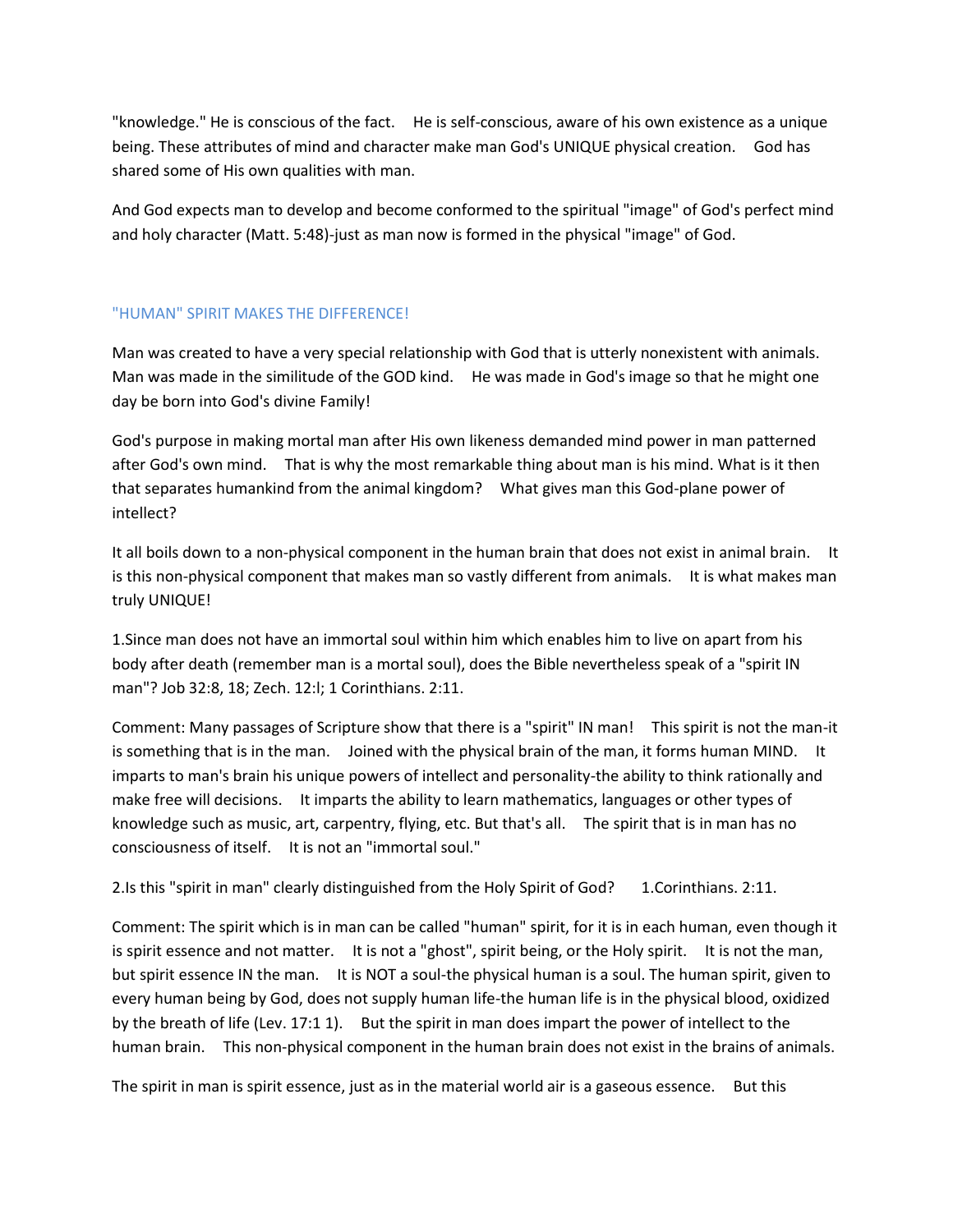"human" spirit cannot see. The physical brain sees through the eyes. The human spirit in a person cannot hear. The brain hears through the ears. This human spirit cannot think. The brain thinks. The human spirit imparts the power to think far above the level of brute animals' brain function. Without such spirit animals cannot do original thinking. Whatever knowledge enters the brain through the five senses is instantly stored (recorded) in the "human" spirit within the person, much like a computer stores information. It enables the brain to have instant recall of stored-up knowledge in the spirit, thus enabling the brain to utilize bits of related knowledge in the process of THINKING and REASONING.

The human spirit imparts the power of intellect to the physical brain in two ways: 1) it gives the brain instant recall of whatever the brain calls for in the knowledge stored in this memory; 2) it supplies the brain whatever energy is needed to cause it to think-that is, to put the pieces of information stored in the spirittogether in the process we call "thinking", reasoning " and "drawing conclusions" The human spirit also is the very means God has instilled to make possible a personal relationship between human MAN and divine GOD. (More about this shortly.) Animals also see, hear, smell, taste and feel, but what they perceive through their senses is not stored as in the human spirit. There is no spirit to enable the animal brain to function in the process of thinking, reasoning and acquiring knowledge.

3.Why has the truth about this "human" spirit in man not been understood by the world today? Rev. 12:9.

Comment: The marvelous truth about the "spirit in man" is so important that Satan twisted and perverted it long ago. He clouded the minds of men and led them into believing his "big lie" as far back as the time of Adam and Eve.

4.What did Satan tell Eve? Gen. 3:4

Comment: Here was the origin of the "immortality of the soul" teaching so prevalent today! Satan told Eve she would "not surely die"-in other words, she has an "immortal soul" that would live forever. Eve believed this lie. And most of the world today continues to believe some variation of that ancient "big lie"'

# A SECOND SPIRIT NEEDED

Man has the intellectual capacity to design spaceships to take him to the moon and back, to invent the computer and to do other marvelous exploits in the physical, material realm. Yet during man's nearly 6,000 years on earth, he has proved that he cannot solve his problems with fellowman. Why has this been so? Because man's real problems are spiritual in nature and the natural man simply cannot solve spiritual problems. In producing the computer or in flying to the moon, he is dealing with physical matter which he can understand because of the human spirit within him. But he cannot solve problems with fellow humans because this involves knowledge and understanding of spiritual principles which he cannot comprehend without the addition of another spiritual element to his mind!

1.What was the Apostle Paul inspired to write about man's understanding of the spiritual things of God?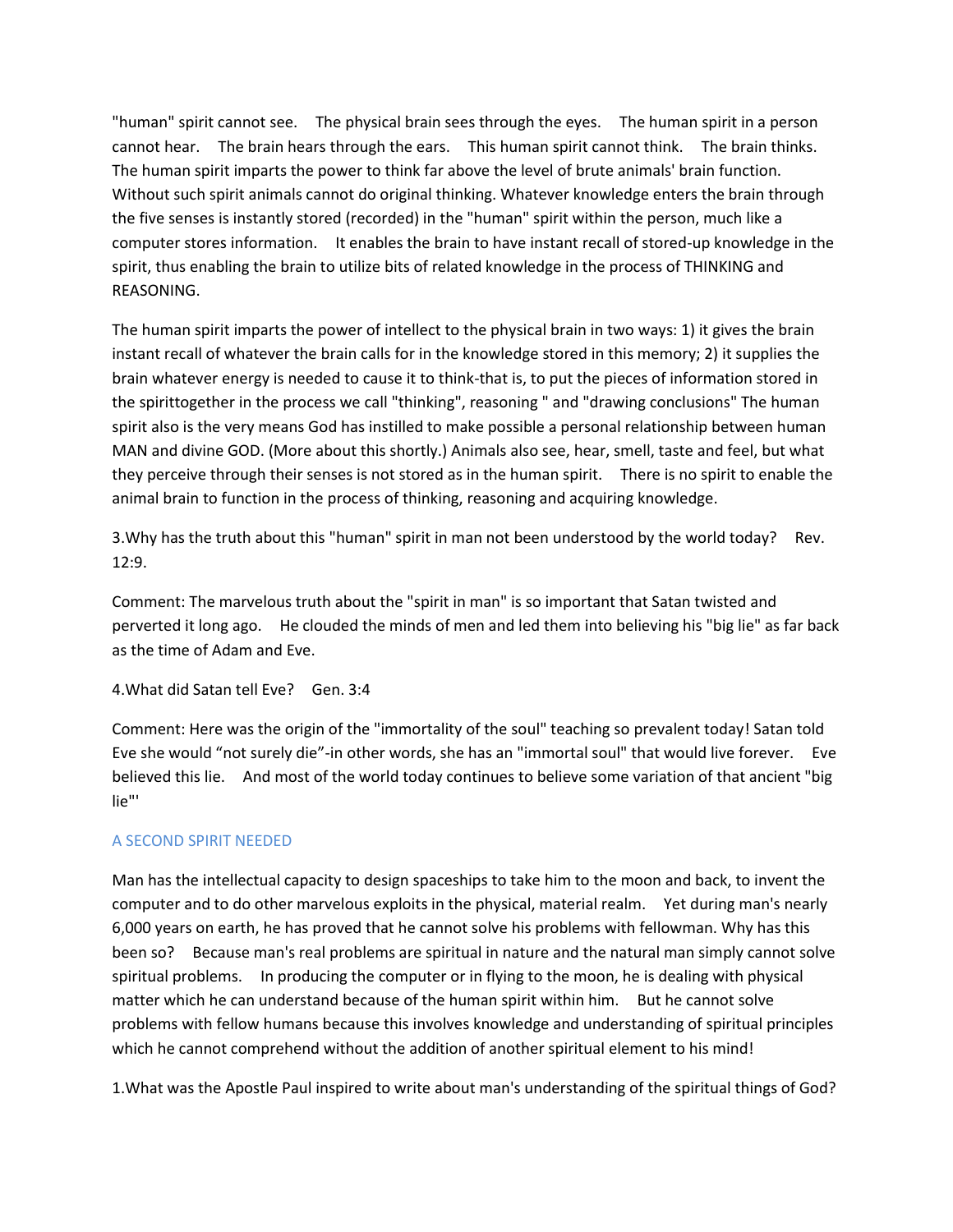I Corinthians. 2:9-11. What must be added before a man can comprehend spiritually revealed knowledge? Verse 11, last part; verse 14.

Comment: Man was made to need another spirit-the Holy Spirit of God! Just as a human could not know the things of human knowledge except by the human spirit within him, so he cannot know the things of God-spiritual knowledge-except by the addition of the Spirit of God. Just as surely as no animal brain-such as a cow's or chimpanzee's, for example-can comprehend or understand human affairs without the human spirit, so no human mind can have comprehension of spiritual truths on the divine plane without the Holy spirit' Even the greatest scientific and philosophical minds simply cannot come to know and understand SPIRITUAL truths with their natural minds. God's truth is "foolishness" to them. The natural man with his human spirit is limited to material knowledge. Spiritual things cannot be seen with the eye, heard with the ear, felt with the hands. The human mind, which can receive knowledge only through the physical senses, can never really comprehend spiritual concepts and principles without the Holy Spirit of God. A man can come to know that which is spiritual only through God's Holy Spirit, which works with the human spirit in his mind. That is the only way the human mind can receive and comprehend the knowledge of and attain God's great purpose for man's existence!

2. Does God reveal there is duality in the creation of man? I Corinthians. 15:45-49. Must man be born again to enter the Kingdom or Family of God? John 3:3-8.

Comment: Mortal man was created incomplete. The complete creation of man is to be accomplished in two stages: 1) the physical phase, which was completed with the first man, Adam; 2) the spiritual phase, which began with the second Adam, Jesus Christ. And to accomplish that spiritual phase, man was made to need another Spirit-the Holy Spirit of God.

3. How does one receive the Holy Spirit? Acts 2:38; John 7:37-39.

Comment: Through Christ, the second Adam, we can receive God's gift of His Holy Spirit. Upon repentance and faith in Jesus Christ, whose death paid the penalty for sin in our stead, we may be reconciled to God and receive the Holy Spirit of God, which is added to our human spirit.

4. Do we then become the begotten children of God? I Pet. 1:3; Rom. 8:14-17. (Recall we studied this marvelous truth in Lesson 8.)

Comment: The human spirit in man and the Holy spirit of God join to make a begotten child of God, just as the male sperm cell and the female ovum or egg cell join to make a begotten human, but not yet developed or ready to be born as a human being. God's Holy Spirit, when it combines with the human spirit in the human mind, does two things: 1) it begets the human with divine, eternal life to be later born into the God Family as a divine being, then composed wholly of spirit; 2) it imparts to the mind the ability to comprehend spiritual knowledge-to understand the things of God.

5. Could Adam and Eve have been begotten by God's Holy Spirit? Gen. 2:9, 16-17.

Comment: As thoroughly explained in the previous lesson, the first human beings were freely offered this second and much-needed Spirit. Of the two symbolic trees in the Garden of Eden, the "tree of life"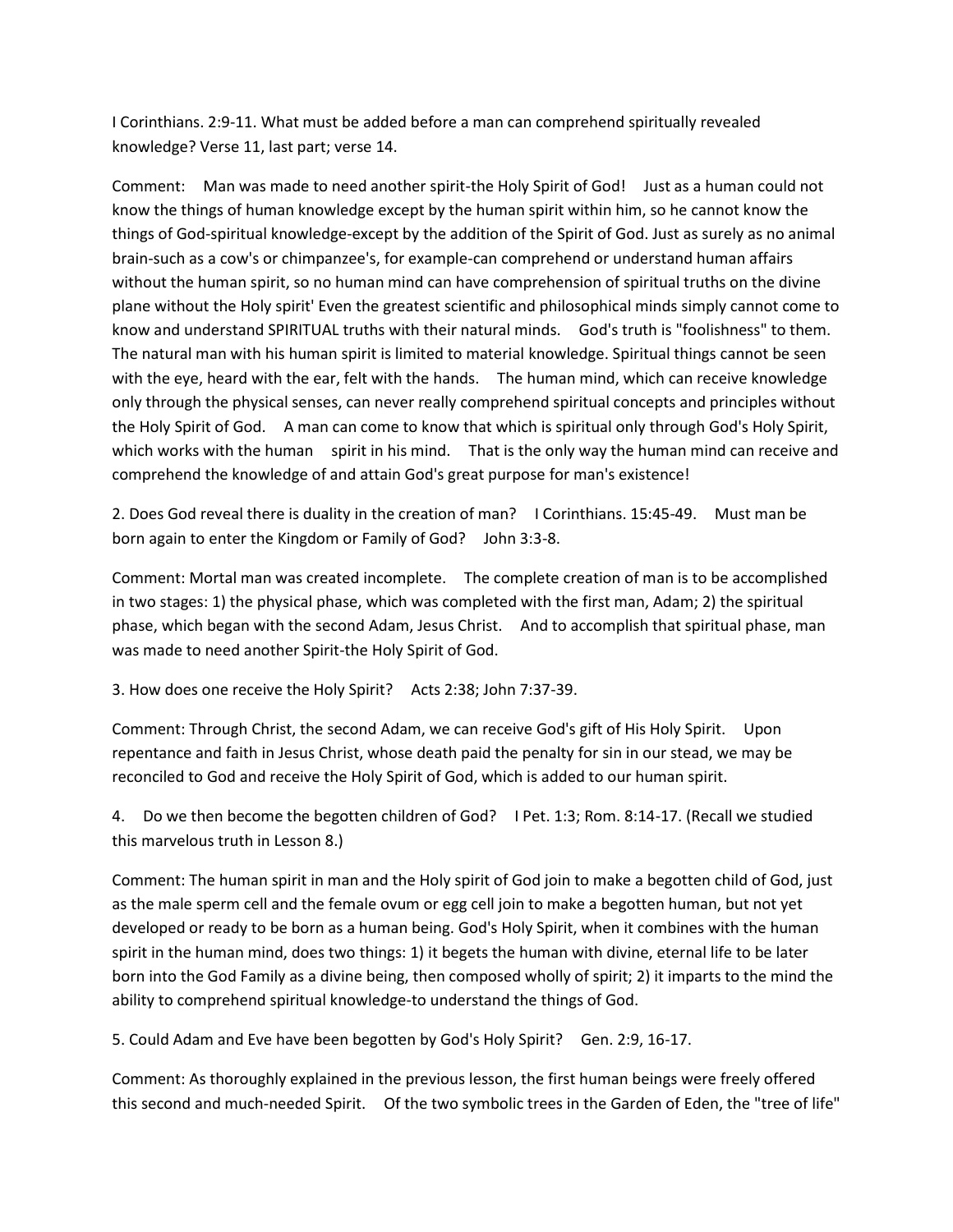represented God's Holy Spirit. If Adam and Eve had taken the fruit of that tree, they would have received

God's Holy Spirit, which would have joined with their human spirits, impregnating them as spiritually begotten (not yet born) children of God.

But by taking of the fruit of the "tree of the knowledge of good and evil," our first parents rejected God's Spirit, which would have begotten the very life of God in them and would have enabled them to understand revealed spiritual knowledge. Thus they cut themselves and their descendants off from access to God's Spirit, limiting themselves and the human race to material knowledge and understanding, except for those whom God would specially call (John 6:44).

6. When will spirit-begotten Christians be born into God's spirit Family? 1Corinthians. 15:50-53; 1 Thessalonians.4:16-17.

Comment: The Spirit-begotten Christian now has, conditionally, the presence of eternal life within him (or her) through a portion of the Spirit from the Father. But this does not mean he is an immortal spirit being. He is not yet composed of spirit. He is now an "heir" of God (Rom. 8:16-17)-not yet an inheritor or a possessor, not yet "born again." But, if the Holy Spirit dwells in us, God will, at Christ's return to

earth as King of kings, give us immortality by His Spirit that dwells in us (Rom. 8:1 1). Now just as in human reproduction the impregnated embryo, which later becomes a fetus, is not yet born but must be nourished for a period of time through the human mother; so the begotten Christian is not yet born into the God Family. The divine life has merely been begotten. It must now grow!

# WHY WE MUST GROW SPIRITUALLY

Included in God's purpose for creating man is the development of righteous, spiritual character within him! Notice again what God said in Genesis 1:26: "Let us make man in our image... '" The original Hebrew here indicates far more than merely the form and shape of God-His outward likeness. "Image" also refers to mind and character! God intended for man-to whom He gave the gift of a thinking, reasoning mind-to ultimately have the very mind and character of GOD! God's purpose in creating man is to reproduce Himself with perfect spiritual character as only God possesses. Man was therefore created in God's own image and likeness. His own form and shape with a mind similar to His-so God could begin to develop the very character of God in him.

1 . Are Spirit-begotten Christians therefore admonished to grow spiritually? 2 Pet. 3:18; 1 Pet. 2:1-2. Who are we eventually to become like? Matt. 5:48; Eph. 4:15; 1 John 3:2, 9.

Comment: Just as the human body and brain gradually begin to form during the gestation period in human reproduction, the righteous and holy character of God must begin to form and grow once one is begotten by God's Spirit.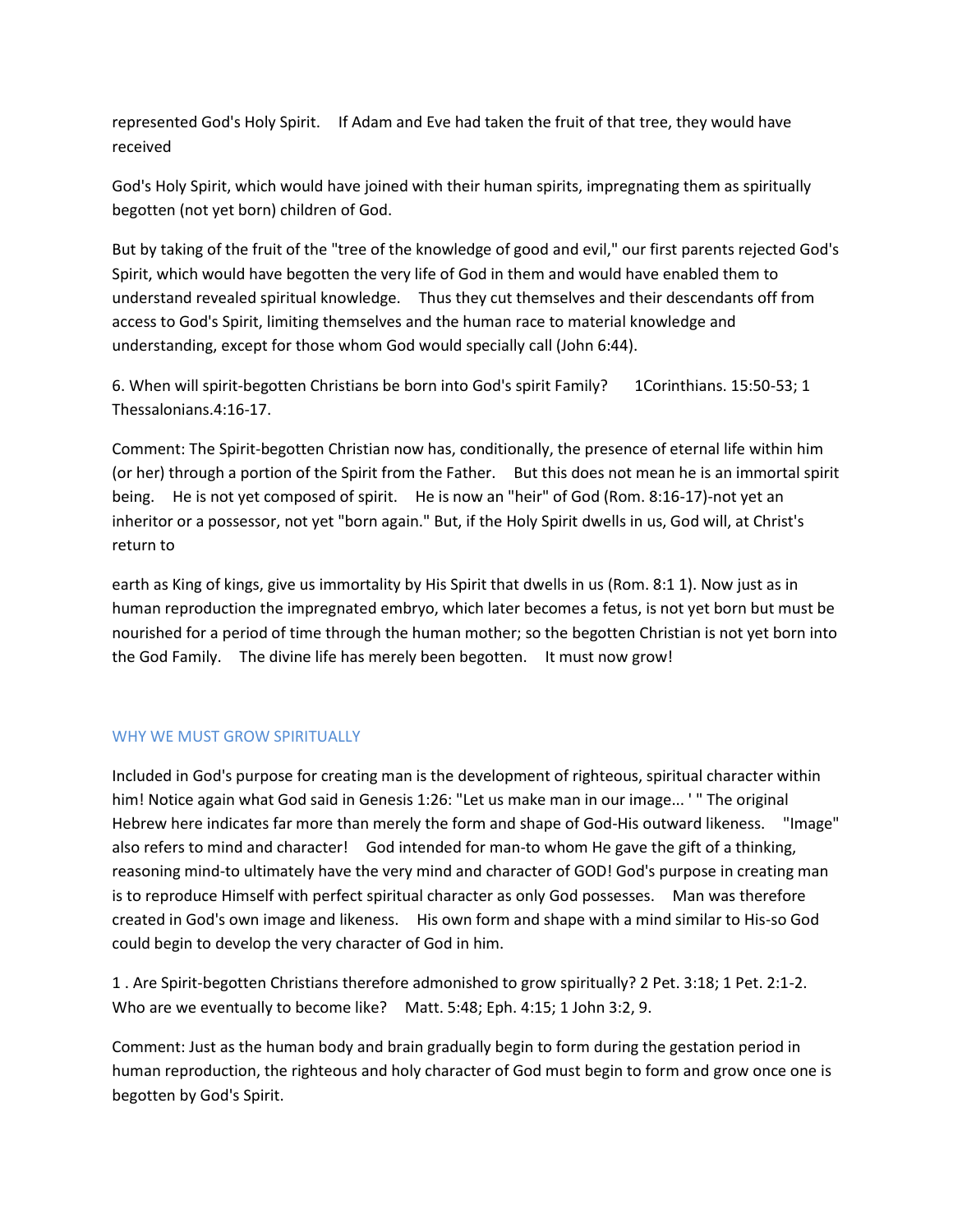Obviously, we cannot become absolutely perfect in character until the resurrection, when God will complete the process by giving each of us a new, perfect spirit body with its perfect-sinless (I John 3:2, 9) - nature that will be like Christ's and the Father's. But in the meantime, God wants us to grow in His spiritual character daily by obeying His commandments and overcoming and rooting sin out of our lives-

growing toward that spiritual perfection! Such perfect, holy character cannot be created by fiat. It must be developed, and that requires time and experience. God gives us time in which to learn that only His way of life brings real peace, happiness, and a joyful, abundant life. We will have learned that sin causes only heartache, misery, suffering and death.

2. What is one important way we are to grow once spiritually begotten of God? Matt. 4:4; 2 Tim. 3:16-17.

Comment: We become spiritual "embryos" when, upon receiving of the Holy Spirit, we are begotten of God. And to grow spiritually, we must take in spiritual nourishment. Just as the embryo in a mother's womb must be nourished with life-giving food through the placenta, so we must be nourished by the Word of God. "The words that I speak unto you," said Jesus, "they are spirit, and they are life" (John 6:63). Those words are recorded in the Bible-and Jesus said we are to live by every word of God. We drink in these life-giving words from the Bible through reading, studying and meditating (thinking) on what we read.

Spiritual character development requires time and comes largely by experience-by putting the Word of God into practice in our daily lives. One builds the righteous character of God as he comes to discern, through God's revelation in the Holy Bible, right from wrong the true values from the false-truth from error, then chooses the right and rejects the wrong and, with the help of God's Holy Spirit, resists the

wrong and DOES the right' Growing in spiritual knowledge and spiritual character is a gradual process that continues the rest of one's life.

3. Is prayer also essential to our spiritual growth and overcoming? Matt. 6:5-15; Eph. 6:18.

Comment: In addition to Bible study, earnest prayer is absolutely necessary. We also absorb spiritual nourishment through personal, daily contact with God. When you study the Bible, God is talking to you. When you pray, you are talking to Him. You really get to know God in this manner, just as you become better acquainted with people by conversation.

4. Is the love we share in Christian fellowship with other Spirit-begotten people in God's Church another important way we grow in God's character? I John 1:3, 7; Heb. 10:25.

5 Exactly what part does God's Church play in the individual Christian's spiritual growth? Gal. 4:26; Acts 20:28; Eph. 4:11-15.

Comment: God's Church is the spiritual "mother" of all who have been begotten by God's Holy Spirit.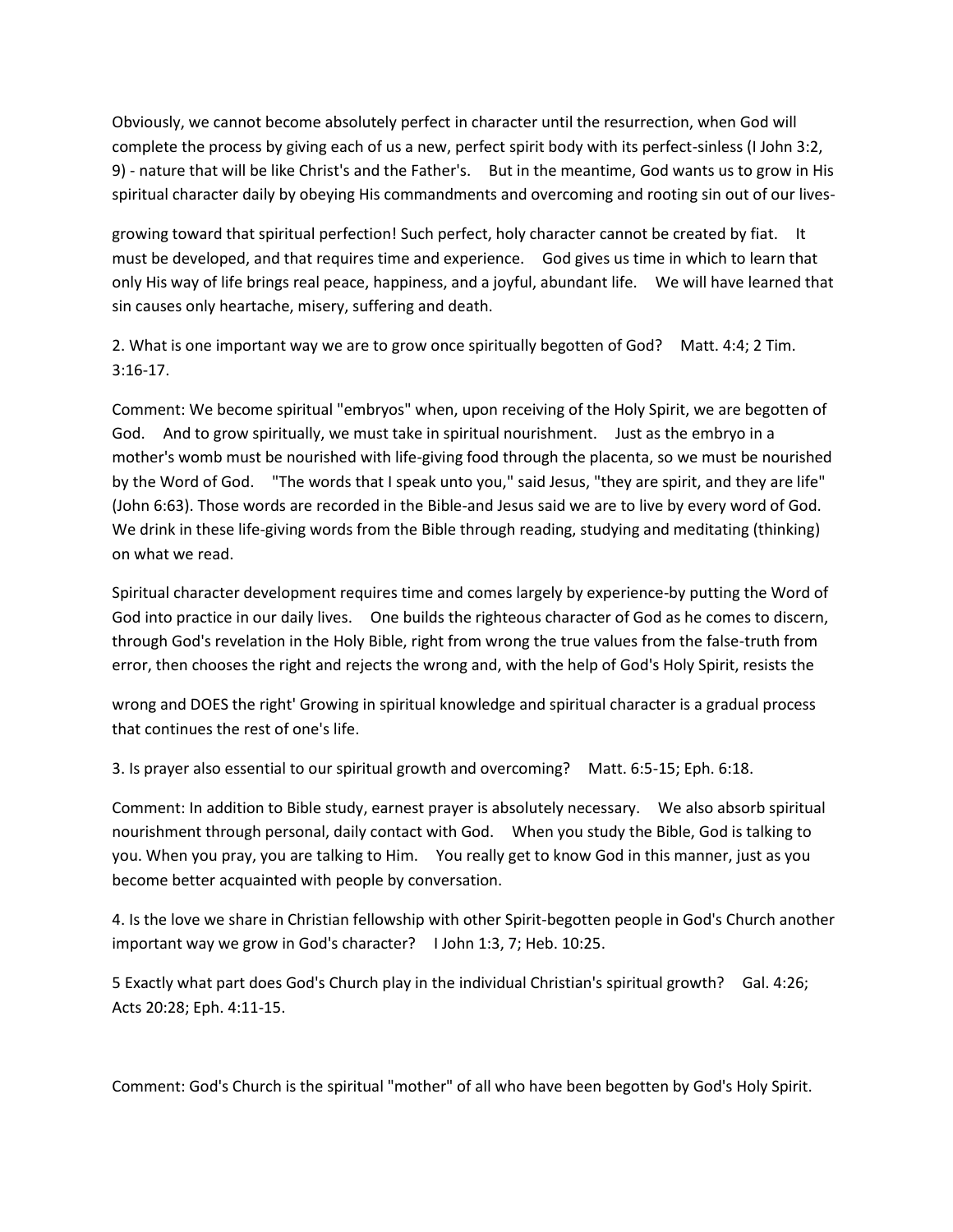God has set His called and chosen ministers in His Church to "feed the flock" so the individual members may grow spiritually. Christ has given His ministers the responsibility to instruct, teach and counsel the members of the Church. So just as a human mother feeds her begotten child within her womb through the placenta and umbilical cord, God's children are nourished with spiritual food within the Church. And as the human mother carries her unborn baby in that part of her body where she can best protect it from physical harm, the function of God's Church is to also protect the begotten children of God from spiritual harm-from the false doctrines of false ministers who appear as Christ's representatives, but who actually (whether wittingly or unwittingly) represent Satan and his way (2 Corinthians. 11:13-15).

6. When will we, if we are Spirit-begotten Christians, become fully mature, fully grown members of God's divine Family? I Thessalonians. 4:16-17; Phil. 3:20-21; 1 John 3:2.

Comment: Finally, when resurrected from the dead or changed from mortal flesh to immortal spirit at Christ's return, the incredible human potential will have blossomed into reality. We will have been BORN into the divine Family of God possessing the fullness of the very character of God! But since the mortal bodies of those to be resurrected will have already returned to the dust of the earth, how will God restore their former appearance and accumulated funds of knowledge? And what about the righteous character God built within them while alive? The answer to these intriguing questions has to do with the "spirit in man"!

#### SPIRIT "RECORDING"

# MAKES RESURRECTION POSSIBLE

There is an old saying, "You can't take it with you when you die." You may drive yourself relentlessly to amass a financial fortune in this life, but you'll leave it all behind when you die. There is, however, something infinitely more valuable in life that isn't lost when one dies. And that is the righteous, spiritual character that God, the Master Potter (Isaiah. 64:8), is fashioning in those of us who are

His Spirit-begotten children. In the resurrection, you not only will look like you do now (without handicaps or blemishes, of course), you will have the same knowledge you acquired in this life-and the same character! Such men of God as Abraham, Moses, David and Daniel died thousands of years ago. But they will be brought back to life at Christ's return. Since they were composed of corruptible flesh and blood, their bodies have long since decomposed and returned to dust. So how can they exist again as individual personalities? God had to provide some way to preserve their form, shape, appearance, mind and character. God can bring a dead individual back to life even though a human body that once lived disintegrates, decomposes, or is cremated and scattered to the four winds. It is the "spirit in man" that preserves our very form, shape, memory and character. The resurrected immortal body in the first resurrection will be precisely like the former, though now composed of spirit. Recall that God puts in every person a separate "human" spirit. As was emphasized before, this spirit does not impart life, cannot see, hear, feel or think. But it does impart mind power to the brain.